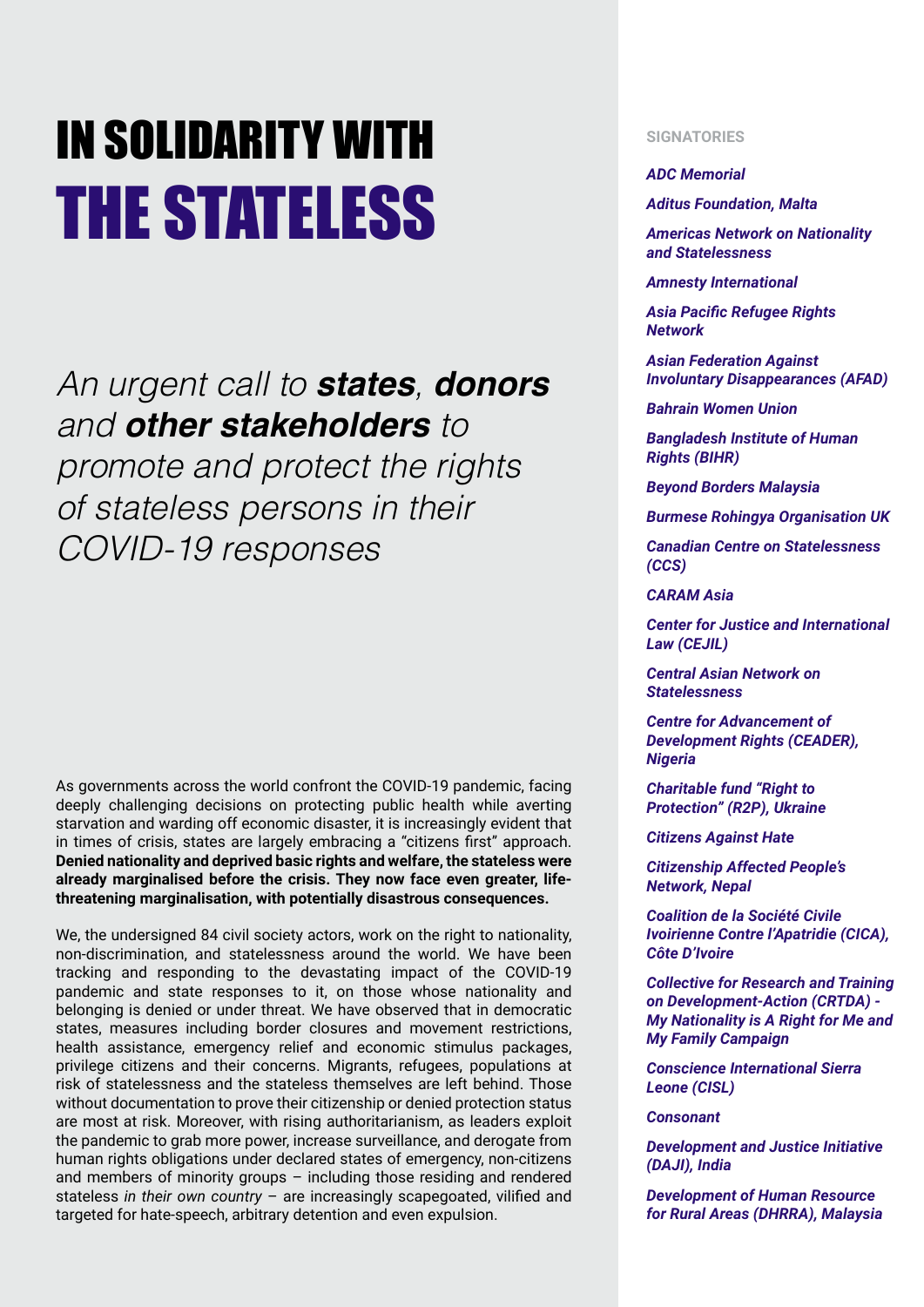Most of the people and communities we work with endure discrimination, marginalisation and disadvantage under 'normal' circumstances. As the pandemic crisis takes its toll, the stateless are among those paying the highest of prices. Many face increased racism and xenophobia and are denied access to critical health services and information (in a language they understand) on prevention and treatment. Many are also fearful of seeking such assistance, as they are at-risk of being arrested, detained and subject to removal proceedings. Others are excluded from desperately needed emergency relief – as states require digital identity or documentation establishing proof of citizenship in order to administer relief. We are also concerned that measures that disrupt vital state functions such as birth and civil registration appear to be having knock-on effects for access to nationality and protection for marginalised groups. These dynamics could leave more people at risk of statelessness and exposed to its most pernicious consequences, even when the health of all people depends on the health of every individual, regardless of their legal status or lack thereof. Below are some examples:

- On all continents, minorities and those deprived of documentation and citizenship, including Dominicans of Haitian origin, Indians declared foreigners in Assam, the Bidoon of Kuwait, the Maragoli, Nubians, Shona and Pemba communities of East Africa, and Europe's Roma now face additional threats to their livelihoods and health, with many enduring heightened hate-speech, police violence and discrimination.
- Women who are denied the equal right to confer citizenship on their children or spouses, face impossible choices as non-citizen family members are separated from them and/or denied COVID-19 relief.
- Stateless people in densely populated camps, detention centres and informal settlements, as well as those in situations of homelessness and poverty, are at high risk of infection due to the inability to be protected through social distancing and preventative hygiene measures.
- The Rohingya have endured new waves of hate speech in Malaysia, ongoing persecution in Myanmar and the first cases of COVID-19 have been reported in camps in Bangladesh, while a number of boats carrying Rohingya refugees have been denied safe and expedited disembarkation. As the crisis takes hold, it is evident that states are not taking full responsibility or providing adequate protection for this group, who have faced extraordinary persecution.

As we witness first-hand the cost of institutional and public blindness and structural violence towards the stateless (and those at risk of statelessness) as states respond to COVID-19, we are deeply concerned about the lasting impact on an estimated 15 million stateless persons worldwide, and tens of millions whose nationality is under threat. Without urgent attention, protection and intervention, from states, human rights and humanitarian actors and donors alike, the stateless face irreparable harm, undermining progress in addressing this urgent human rights issue over the last decade.

The COVID-19 pandemic highlights our collective and individual vulnerability, bringing into sharp focus the paramount importance of at all times promoting, protecting and fulfilling everyone's universal human rights, wherever they may be and whatever status they may have. In addition to demanding urgent and immediate action, the crisis provokes longer-term introspection and highlights the need for structural change to dismantle discriminatory and degrading laws, policies and practices, which deny and deprive nationality while excluding, marginalising and penalising on this basis.

While acknowledging and welcoming emerging examples of good practice, we urge all stakeholders to take the following urgent actions:

*Dominican@s por Derecho Platform, Dominican Republic*

*East Africa Nationality Network*

*Equal Rights Trust*

*Equality Now*

*European Network on Statelessness* 

*Families of Victims of Involuntary Disappearance (FIND), Philippines*

*Focus Development Association, Madagascar*

*Foreign Spouses Support Group (FSSG), Malaysia* 

*Forum for Women, Law and Development, Nepal*

*Fundación Cepaim Acción Integral con Migrantes, Spain*

*Foundation for Access to Rights (FAR), Bulgaria*

*Global Campaign for Equal Nationality Rights*

*Gulf Institute for Democracy and Human Rights (GIDHR), Australia*

*Haki Centre, Kenya*

*Indonesian Legal Aid Association for Women (APIK)*

*Institute on Statelessness and Inclusion*

*International Campaign for the Rohingya* 

*International Commission of Jurists* 

*International Detention Coalition*

*International Observatory of Human Rights* 

*International Refugee Rights Initiative*

*Justice & Equality Forum, UK*

*Kenya Human Rights Commission*

*Kuwaiti Bedoons Movement* 

*Lawyers for Human Rights, South Africa*

*Malaysian Campaign for Equal Citizenship (MCEC)* 

*MENA Rights Group*

*MENA Statelessness Network (Hawiati)*

*Minority Rights Group International*